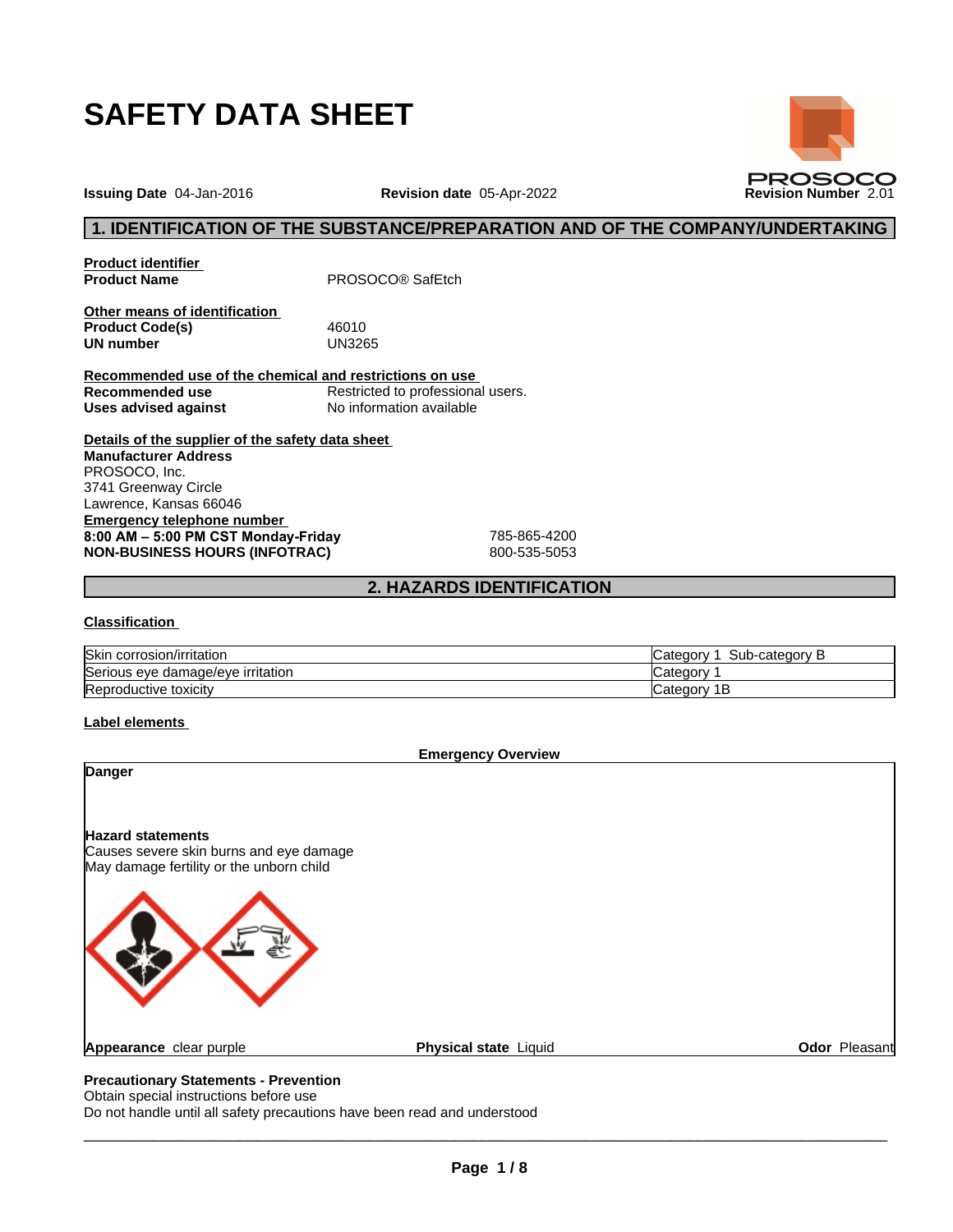Use personal protective equipment as required Do not breathe dust/fume/gas/mist/vapors/spray Wash face, hands and any exposed skin thoroughly after handling

#### **Precautionary Statements - Response**

Immediately call a POISON CENTER or doctor/physician IF IN EYES: Rinse cautiously with water for several minutes. Remove contact lenses, if present and easy to do. Continue rinsing Immediately call a POISON CENTER or doctor/physician IF ON SKIN (or hair): Remove/Take off immediately all contaminated clothing. Rinse skin with water/shower Wash contaminated clothing before reuse IF INHALED: Remove victim to fresh air and keep at rest in a position comfortable for breathing Immediately call a POISON CENTER or doctor/physician IF SWALLOWED: Rinse mouth. DO NOT induce vomiting

 $\_$  ,  $\_$  ,  $\_$  ,  $\_$  ,  $\_$  ,  $\_$  ,  $\_$  ,  $\_$  ,  $\_$  ,  $\_$  ,  $\_$  ,  $\_$  ,  $\_$  ,  $\_$  ,  $\_$  ,  $\_$  ,  $\_$  ,  $\_$  ,  $\_$  ,  $\_$  ,  $\_$  ,  $\_$  ,  $\_$  ,  $\_$  ,  $\_$  ,  $\_$  ,  $\_$  ,  $\_$  ,  $\_$  ,  $\_$  ,  $\_$  ,  $\_$  ,  $\_$  ,  $\_$  ,  $\_$  ,  $\_$  ,  $\_$  ,

#### **Precautionary Statements - Storage**

Store locked up

#### **Precautionary Statements - Disposal**

Dispose of contents/container to an approved waste disposal plant

#### **Hazards not otherwise classified (HNOC)**

#### **Other information**

• May be harmful if swallowed

# **3. COMPOSITION/INFORMATION ON INGREDIENTS**

| <b>Chemical name</b>                | <b>CAS No.</b> | Weight-%  | <b>Trade Secret</b> |
|-------------------------------------|----------------|-----------|---------------------|
| Proprietary Organic Salt            | Proprietary    | $15 - 40$ |                     |
| Dipropylene glycol monomethyl ether | 34590-94-8     | 3 -       |                     |
| N-Methyl-2-2pyrrolidone             | 872-50-4       | - 5       |                     |
| 1-Butoxv-2-proponal                 | 5131-66-8      | - 5       |                     |

\* The exact percentage (concentration) ofcomposition has been withheld as a trade secret.

# **4. FIRST AID MEASURES**

#### **Description of first aid measures**

| <b>General advice</b>                                       | Immediate medical attention is required.                                                                                                                                                                 |  |
|-------------------------------------------------------------|----------------------------------------------------------------------------------------------------------------------------------------------------------------------------------------------------------|--|
| Eye contact                                                 | Immediate medical attention is required. Rinse immediately with plenty of water, also under<br>the eyelids, for at least 15 minutes. Keep eye wide open while rinsing. Do not rub affected<br>area.      |  |
| <b>Skin Contact</b>                                         | Immediate medical attention is required. Wash off immediately with soap and plenty of<br>water while removing all contaminated clothes and shoes.                                                        |  |
| <b>Inhalation</b>                                           | Remove to fresh air. If not breathing, give artificial respiration. If breathing is difficult, give<br>oxygen. Call a physician or poison control center immediately.                                    |  |
| Ingestion                                                   | Do NOT induce vomiting. Never give anything by mouth to an unconscious person. Clean<br>mouth with water and drink afterwards plenty of water. Call a physician or poison control<br>center immediately. |  |
| Self-protection of the first aider                          | Use personal protective equipment as required. Avoid contact with skin, eyes or clothing.                                                                                                                |  |
| Most important symptoms and effects, both acute and delayed |                                                                                                                                                                                                          |  |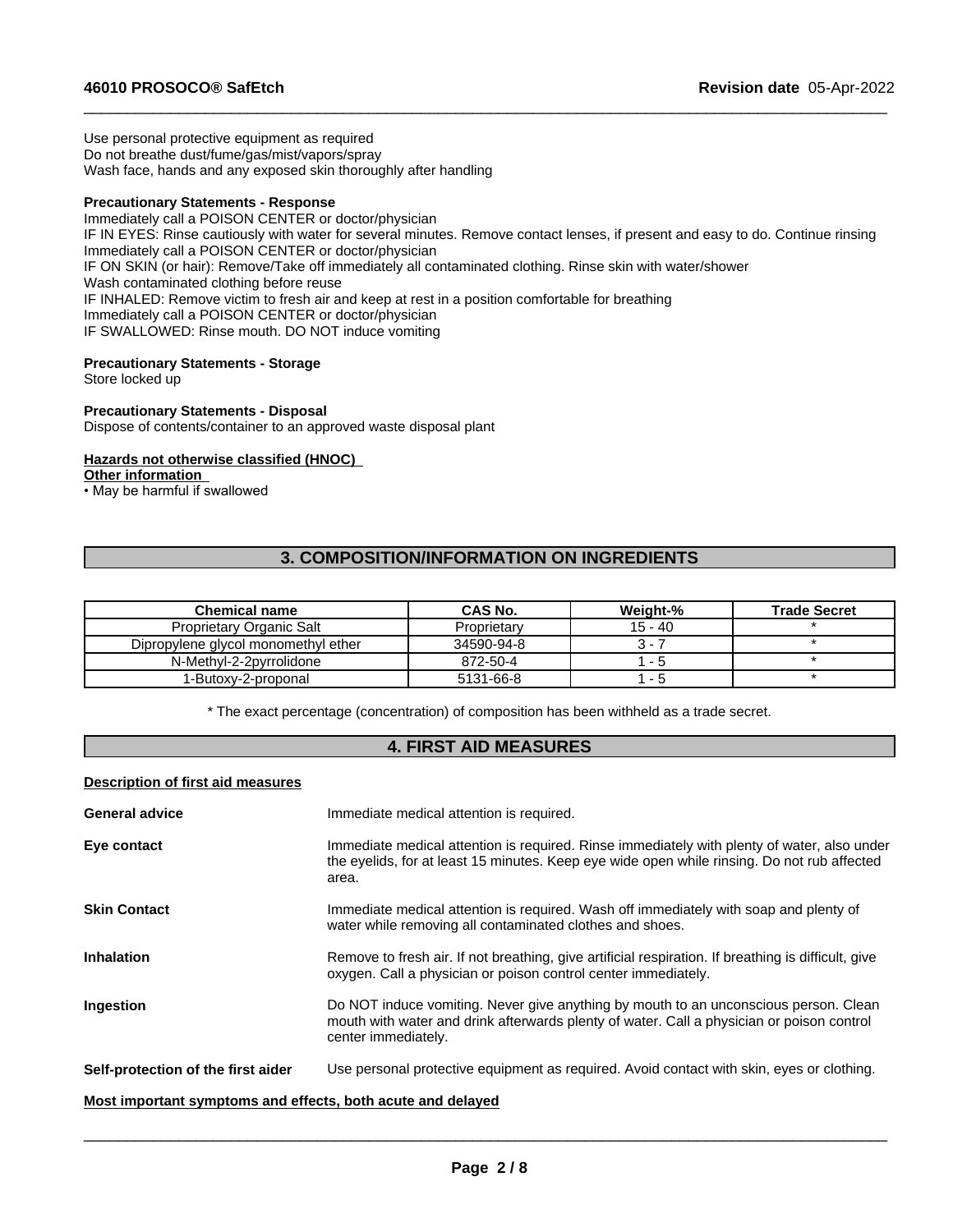| <b>Symptoms</b>    | The product causes burns of eyes, skin and mucous membranes.                                                                                                                                                                                                                                                                                                              |  |  |
|--------------------|---------------------------------------------------------------------------------------------------------------------------------------------------------------------------------------------------------------------------------------------------------------------------------------------------------------------------------------------------------------------------|--|--|
|                    | Indication of any immediate medical attention and special treatment needed                                                                                                                                                                                                                                                                                                |  |  |
| Note to physicians | Product is a corrosive material. Use of gastric lavage or emesis is contraindicated.<br>Possible perforation of stomach or esophagus should be investigated. Do not give<br>chemical antidotes. Asphyxia from glottal edema may occur. Marked decrease in blood<br>pressure may occur with moist rales, frothy sputum, and high pulse pressure. Treat<br>symptomatically. |  |  |

 $\_$  ,  $\_$  ,  $\_$  ,  $\_$  ,  $\_$  ,  $\_$  ,  $\_$  ,  $\_$  ,  $\_$  ,  $\_$  ,  $\_$  ,  $\_$  ,  $\_$  ,  $\_$  ,  $\_$  ,  $\_$  ,  $\_$  ,  $\_$  ,  $\_$  ,  $\_$  ,  $\_$  ,  $\_$  ,  $\_$  ,  $\_$  ,  $\_$  ,  $\_$  ,  $\_$  ,  $\_$  ,  $\_$  ,  $\_$  ,  $\_$  ,  $\_$  ,  $\_$  ,  $\_$  ,  $\_$  ,  $\_$  ,  $\_$  ,

# **5. FIRE-FIGHTING MEASURES**

#### **Suitable Extinguishing Media**

Use extinguishing measures that are appropriate to local circumstances and the surrounding environment.

**Unsuitable Extinguishing Media** Caution: Use of water spray when fighting fire may be inefficient.

#### **Specific hazards arising from the chemical**

The product causes burns of eyes, skin and mucous membranes. In the event of fire and/or explosion do not breathe fumes.

#### **Protective equipment and precautions for firefighters**

As in any fire, wear self-contained breathing apparatus pressure-demand, MSHA/NIOSH (approved or equivalent) and full protective gear.

# **6. ACCIDENTAL RELEASE MEASURES**

# **Personal precautions, protective equipment and emergency procedures**

| <b>Personal precautions</b>                                  | Evacuate personnel to safe areas. Avoid contact with skin, eyes or clothing. Use personal<br>protective equipment as required.                                       |  |  |  |
|--------------------------------------------------------------|----------------------------------------------------------------------------------------------------------------------------------------------------------------------|--|--|--|
| <b>Environmental precautions</b>                             |                                                                                                                                                                      |  |  |  |
| <b>Environmental precautions</b>                             | Do not allow into any sewer, on the ground or into any body of water. Prevent product from<br>entering drains. See Section 12 for additional ecological information. |  |  |  |
| Methods and material for containment and cleaning up         |                                                                                                                                                                      |  |  |  |
| <b>Methods for containment</b>                               | Prevent further leakage or spillage if safe to do so. Dike far ahead of liquid spill for later<br>disposal.                                                          |  |  |  |
| Methods for cleaning up                                      | Dam up. Soak up with inert absorbent material. Pick up and transfer to properly labeled<br>containers. Clean contaminated surface thoroughly.                        |  |  |  |
|                                                              | 7. HANDLING AND STORAGE                                                                                                                                              |  |  |  |
| <b>Precautions for safe handling</b>                         |                                                                                                                                                                      |  |  |  |
| Advice on safe handling                                      | Avoid contact with skin, eyes or clothing. Avoid breathing vapors or mists. Use personal<br>protective equipment as required.                                        |  |  |  |
| Conditions for safe storage, including any incompatibilities |                                                                                                                                                                      |  |  |  |
| <b>Storage Conditions</b>                                    | Keep out of the reach of children. Keep containers tightly closed in a dry, cool and<br>well-ventilated place. Keep in properly labeled containers.                  |  |  |  |
| Incompatible materials                                       | Incompatible with strong acids and bases. Incompatible with oxidizing agents.                                                                                        |  |  |  |
|                                                              | <b>8. EXPOSURE CONTROLS/PERSONAL PROTECTION</b>                                                                                                                      |  |  |  |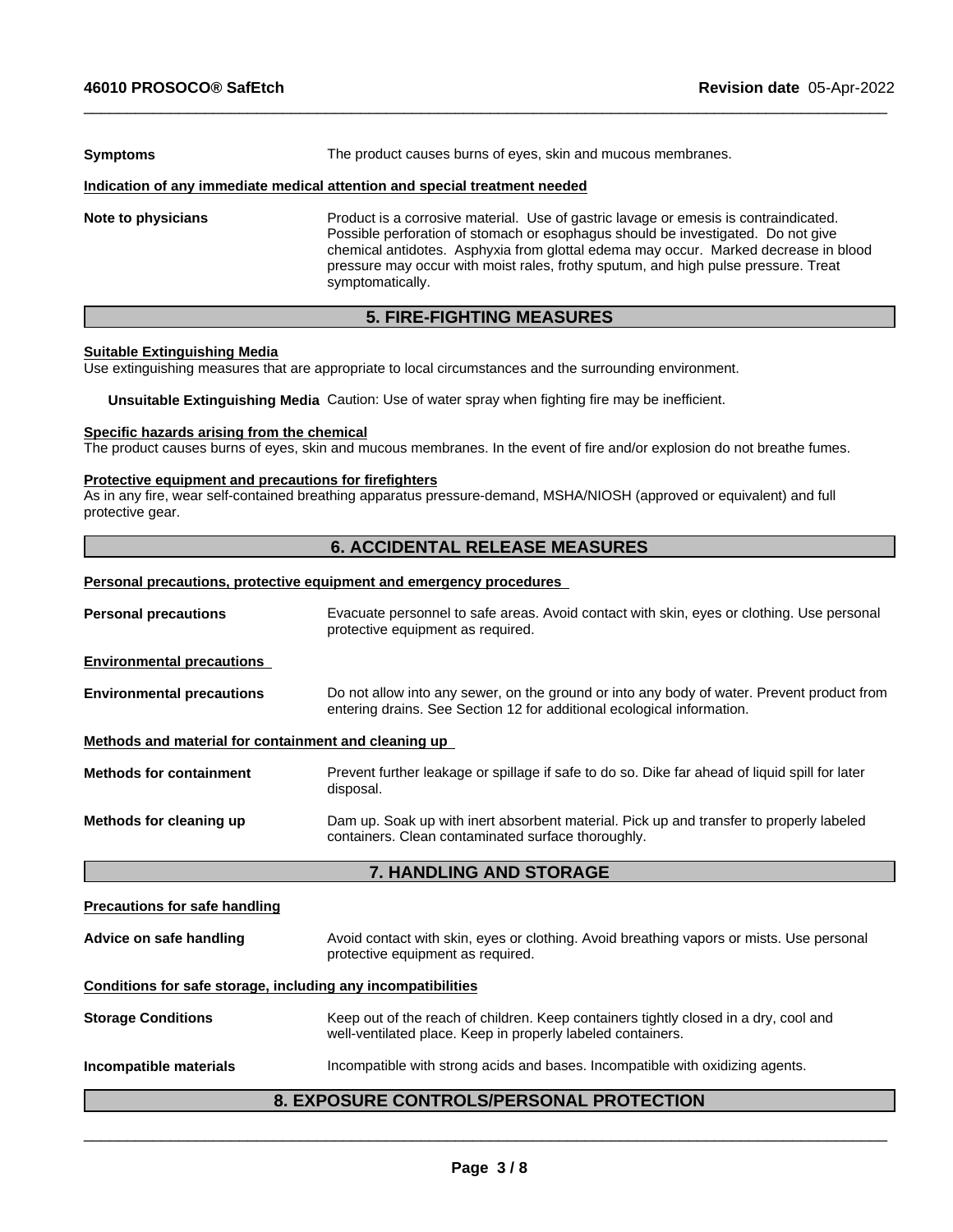#### **Control parameters**

| <b>Exposure Guidelines</b>          |                     |                                      |                             |
|-------------------------------------|---------------------|--------------------------------------|-----------------------------|
| Chemical name                       | <b>ACGIH TLV</b>    | <b>OSHA PEL</b>                      | <b>NIOSH IDLH</b>           |
| Dipropylene glycol monomethyl ether | STEL: 150 ppm       | TWA: 100 ppm                         | IDLH: 600 ppm               |
| 34590-94-8                          | <b>TWA: 100 ppm</b> | TWA: 600 mg/m <sup>3</sup>           | TWA: 100 ppm                |
|                                     | S*                  | (vacated) TWA: 100 ppm               | TWA: 600 mg/m <sup>3</sup>  |
|                                     |                     | (vacated) TWA: $600 \text{ mg/m}^3$  | STEL: 150 ppm               |
|                                     |                     | (vacated) STEL: 150 ppm              | STEL: 900 mg/m <sup>3</sup> |
|                                     |                     | (vacated) STEL: $900 \text{ mg/m}^3$ |                             |
|                                     |                     | (vacated) S*                         |                             |
|                                     |                     |                                      |                             |

*NIOSH IDLH Immediately Dangerous to Life or Health*

Other information **Vacated limits revoked by the Court of Appeals decision in AFL-CIO v. OSHA, 965 F.2d 962** (11th Cir., 1992).

 $\_$  ,  $\_$  ,  $\_$  ,  $\_$  ,  $\_$  ,  $\_$  ,  $\_$  ,  $\_$  ,  $\_$  ,  $\_$  ,  $\_$  ,  $\_$  ,  $\_$  ,  $\_$  ,  $\_$  ,  $\_$  ,  $\_$  ,  $\_$  ,  $\_$  ,  $\_$  ,  $\_$  ,  $\_$  ,  $\_$  ,  $\_$  ,  $\_$  ,  $\_$  ,  $\_$  ,  $\_$  ,  $\_$  ,  $\_$  ,  $\_$  ,  $\_$  ,  $\_$  ,  $\_$  ,  $\_$  ,  $\_$  ,  $\_$  ,

## **Appropriate engineering controls**

| <b>Engineering Controls</b> | Showers. Eyewash stations.                                                                                                                                                             |
|-----------------------------|----------------------------------------------------------------------------------------------------------------------------------------------------------------------------------------|
|                             | Brush on or apply at the lowest practical pressure. Do not atomize during application.                                                                                                 |
|                             | Beware of wind drift. Proper work practices and planning should be utilized to avoid contact<br>with workers, passersby, and non-masonry surfaces. Application equipment, scaffolding, |
|                             | swing stages and support systems must be constructed of acid resistant materials.                                                                                                      |

## **Individual protection measures, such as personal protective equipment**

| Tight sealing safety goggles. Face protection shield.                                                                                                                                                                                                                                                                            |  |  |
|----------------------------------------------------------------------------------------------------------------------------------------------------------------------------------------------------------------------------------------------------------------------------------------------------------------------------------|--|--|
| Wear protective gloves and protective clothing.                                                                                                                                                                                                                                                                                  |  |  |
| If exposure limits are exceeded or irritation is experienced, NIOSH/MSHA approved<br>respiratory protection should be worn. Positive-pressure supplied air respirators may be<br>required for high airborne contaminant concentrations. Respiratory protection must be<br>provided in accordance with current local regulations. |  |  |
| When using do not eat, drink or smoke. Regular cleaning of equipment, work area and<br>clothing is recommended. Avoid contact with skin, eyes or clothing. Take off all<br>contaminated clothing and wash it before reuse. Wear suitable gloves and eye/face<br>protection.                                                      |  |  |
|                                                                                                                                                                                                                                                                                                                                  |  |  |

# **9. PHYSICAL AND CHEMICAL PROPERTIES**

# **Information on basic physical and chemical properties**

| <b>Physical state</b><br>Appearance | Liquid<br>clear purple   | Odor                  | Pleasant                 |
|-------------------------------------|--------------------------|-----------------------|--------------------------|
| Color                               | purple                   | <b>Odor threshold</b> | No information available |
| <b>Property</b>                     | Values                   | Remarks • Method      |                          |
| рH                                  |                          | pH Range 0-1          |                          |
| Melting point / freezing point °F   | $-30$ °C / $-22$ °F      |                       |                          |
| Boiling point / boiling range       | No information available |                       |                          |
| <b>Flash point</b>                  |                          | Not Applicable        |                          |
| <b>Evaporation rate</b>             | No information available |                       |                          |
| Flammability (solid, gas)           | No information available |                       |                          |
| <b>Flammability Limit in Air</b>    |                          |                       |                          |
| Upper flammability limit:           | No information available |                       |                          |
| Lower flammability limit:           | No information available |                       |                          |
| Vapor pressure                      | No information available |                       |                          |
| Vapor density                       | No information available |                       |                          |
|                                     |                          |                       |                          |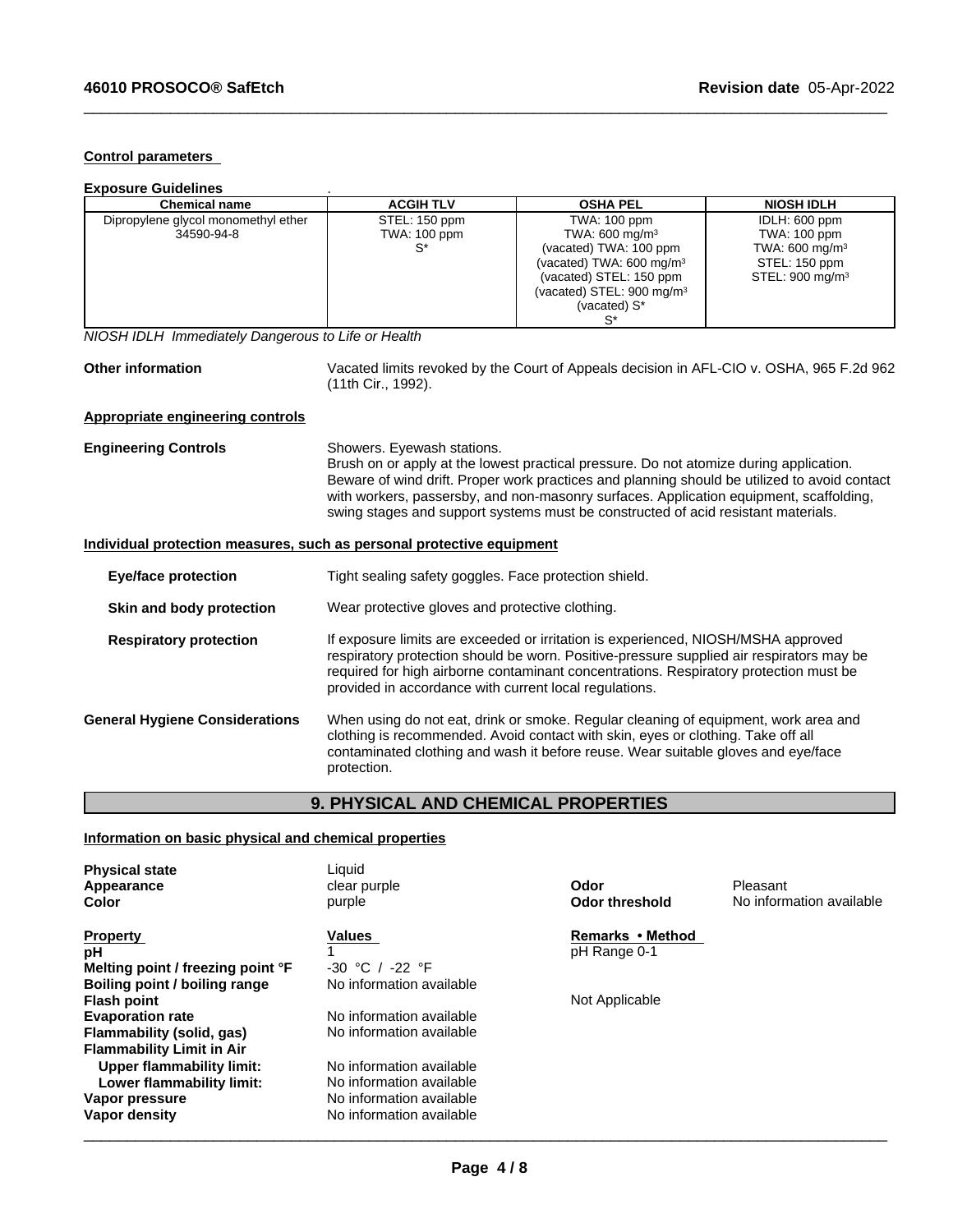#### **46010 PROSOCO® SafEtch Revision date** 05-Apr-2022

**Specific gravity** 1.13<br> **Water solubility** comp **Solubility in other solvents** No information available<br> **Partition coefficient** No information available **Partition coefficient Autoignition temperature** No information available **Decomposition temperature** No information available<br> **Kinematic viscosity** No information available **Kinematic viscosity**<br>Dynamic viscosity

completely soluble<br>No information available **No information available** 

# **10. STABILITY AND REACTIVITY**

 $\_$  ,  $\_$  ,  $\_$  ,  $\_$  ,  $\_$  ,  $\_$  ,  $\_$  ,  $\_$  ,  $\_$  ,  $\_$  ,  $\_$  ,  $\_$  ,  $\_$  ,  $\_$  ,  $\_$  ,  $\_$  ,  $\_$  ,  $\_$  ,  $\_$  ,  $\_$  ,  $\_$  ,  $\_$  ,  $\_$  ,  $\_$  ,  $\_$  ,  $\_$  ,  $\_$  ,  $\_$  ,  $\_$  ,  $\_$  ,  $\_$  ,  $\_$  ,  $\_$  ,  $\_$  ,  $\_$  ,  $\_$  ,  $\_$  ,

#### **Reactivity**

No data available

#### **Chemical stability**

Stable under recommended storage conditions.

#### **Possibility of hazardous reactions**

None under normal processing.

#### **Conditions to avoid**

To avoid thermal decomposition, do not overheat.

#### **Incompatible materials**

Incompatible with strong acids and bases. Incompatible with oxidizing agents.

## **Hazardous decomposition products**

Thermal decomposition can lead to release of irritating and toxic gases and vapors.

# **11. TOXICOLOGICAL INFORMATION**

#### **Information on likely routes of exposure**

| <b>Product Information</b> | Causes severe skin burns and eye damage |
|----------------------------|-----------------------------------------|
| <b>Inhalation</b>          | Avoid breathing vapors or mists.        |
| Eye contact                | Causes serious eye damage.              |
| <b>Skin Contact</b>        | Causes burns.                           |
| Ingestion                  | May be harmful if swallowed.            |

#### **Component Information**

| <b>Chemical name</b>                | LD50/Oral            | LD50/Dermal             | <b>Inhalation LC50</b> |
|-------------------------------------|----------------------|-------------------------|------------------------|
| Dipropylene glycol monomethyl       | $= 5.35$ g/kg (Rat)  | $= 9500$ mg/kg (Rabbit) |                        |
| ether<br>34590-94-8                 |                      |                         |                        |
| N-Methyl-2-2pyrrolidone<br>872-50-4 | $=$ 3914 mg/kg (Rat) | = 8 g/kg (Rabbit)       | > 5.1 mg/L (Rat) 4 h   |
| 1-Butoxy-2-proponal<br>5131-66-8    | $= 1900$ mg/kg (Rat) |                         |                        |

#### **Symptoms related to the physical, chemical and toxicological characteristics**

**Symptoms** The product causes burns of eyes, skin and mucous membranes.

 $\overline{\phantom{a}}$  ,  $\overline{\phantom{a}}$  ,  $\overline{\phantom{a}}$  ,  $\overline{\phantom{a}}$  ,  $\overline{\phantom{a}}$  ,  $\overline{\phantom{a}}$  ,  $\overline{\phantom{a}}$  ,  $\overline{\phantom{a}}$  ,  $\overline{\phantom{a}}$  ,  $\overline{\phantom{a}}$  ,  $\overline{\phantom{a}}$  ,  $\overline{\phantom{a}}$  ,  $\overline{\phantom{a}}$  ,  $\overline{\phantom{a}}$  ,  $\overline{\phantom{a}}$  ,  $\overline{\phantom{a}}$ 

#### **Delayed and immediate effects as well as chronic effects from short and long-term exposure**

**Sensitization** No information available.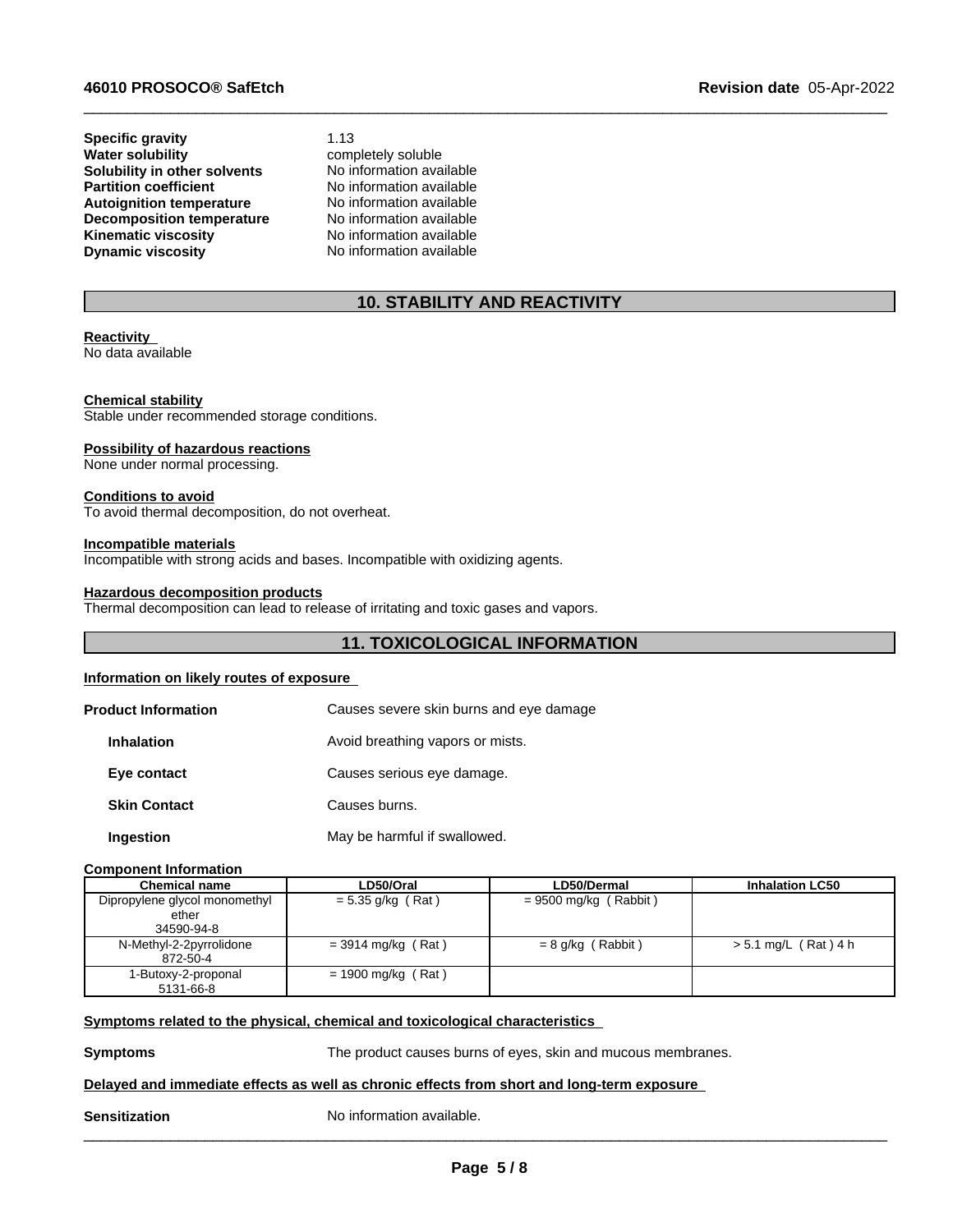| No information available.                                                                 |
|-------------------------------------------------------------------------------------------|
|                                                                                           |
| This product does not contain any carcinogens or potential carcinogens as listed by OSHA, |
| IARC or NTP.                                                                              |
| May damage fertility or the unborn child.                                                 |
| No information available.                                                                 |
| No information available.                                                                 |
| No information available.                                                                 |
|                                                                                           |

 $\_$  ,  $\_$  ,  $\_$  ,  $\_$  ,  $\_$  ,  $\_$  ,  $\_$  ,  $\_$  ,  $\_$  ,  $\_$  ,  $\_$  ,  $\_$  ,  $\_$  ,  $\_$  ,  $\_$  ,  $\_$  ,  $\_$  ,  $\_$  ,  $\_$  ,  $\_$  ,  $\_$  ,  $\_$  ,  $\_$  ,  $\_$  ,  $\_$  ,  $\_$  ,  $\_$  ,  $\_$  ,  $\_$  ,  $\_$  ,  $\_$  ,  $\_$  ,  $\_$  ,  $\_$  ,  $\_$  ,  $\_$  ,  $\_$  ,

### **Numerical measures of toxicity - Product Information**

#### **Unknown acute toxicity The following values are calculated based on chapter 3.1 of the GHS document** .

| ATEmix (oral)                        | 2796 mg/kg   |
|--------------------------------------|--------------|
| <b>ATEmix (dermal)</b>               | 111041 mg/kg |
| <b>ATEmix (inhalation-gas)</b>       | 11527 ma/l   |
| <b>ATEmix (inhalation-dust/mist)</b> | 170.5 mg/l   |

# **12. ECOLOGICAL INFORMATION**

#### **Ecotoxicity**

| <b>Chemical name</b>                                 | Algae/aquatic plants                           | Fish                                                                                                                                                           | <b>Toxicity to</b><br>microorganisms | Crustacea                             |
|------------------------------------------------------|------------------------------------------------|----------------------------------------------------------------------------------------------------------------------------------------------------------------|--------------------------------------|---------------------------------------|
| Dipropylene glycol<br>monomethyl ether<br>34590-94-8 |                                                | 10000: 96 h Pimephales<br>promelas mg/L LC50 static                                                                                                            |                                      | 1919: 48 h Daphnia magna<br>mg/L LC50 |
| N-Methyl-2-2pyrrolidone<br>872-50-4                  | 500: 72 h Desmodesmus<br>subspicatus mg/L EC50 | 1072: 96 h Pimephales<br>promelas mg/L LC50 static<br>1400: 96 h Poecilia reticulatal<br>mg/L LC50 static 832: 96 h<br>Lepomis macrochirus mg/L<br>LC50 static |                                      | 4897: 48 h Daphnia magna<br>mg/L EC50 |

#### **Persistence and degradability**

No information available.

### **Bioaccumulation**

No information available.

| <b>Chemical name</b>                              | <b>Partition coefficient</b> |
|---------------------------------------------------|------------------------------|
| Dipropylene glycol monomethyl ether<br>34590-94-8 | $-0.064$                     |
| N-Methyl-2-2pyrrolidone<br>872-50-4               | $-0.46$                      |

**Other adverse effects** No information available

# **13. DISPOSAL CONSIDERATIONS**

| Waste treatment methods       |                                                                                                        |
|-------------------------------|--------------------------------------------------------------------------------------------------------|
| <b>Disposal of wastes</b>     | Disposal should be in accordance with applicable regional, national and local laws and<br>regulations. |
| <b>Contaminated packaging</b> | Do not reuse container.                                                                                |
| <b>US EPA Waste Number</b>    | D002                                                                                                   |
|                               |                                                                                                        |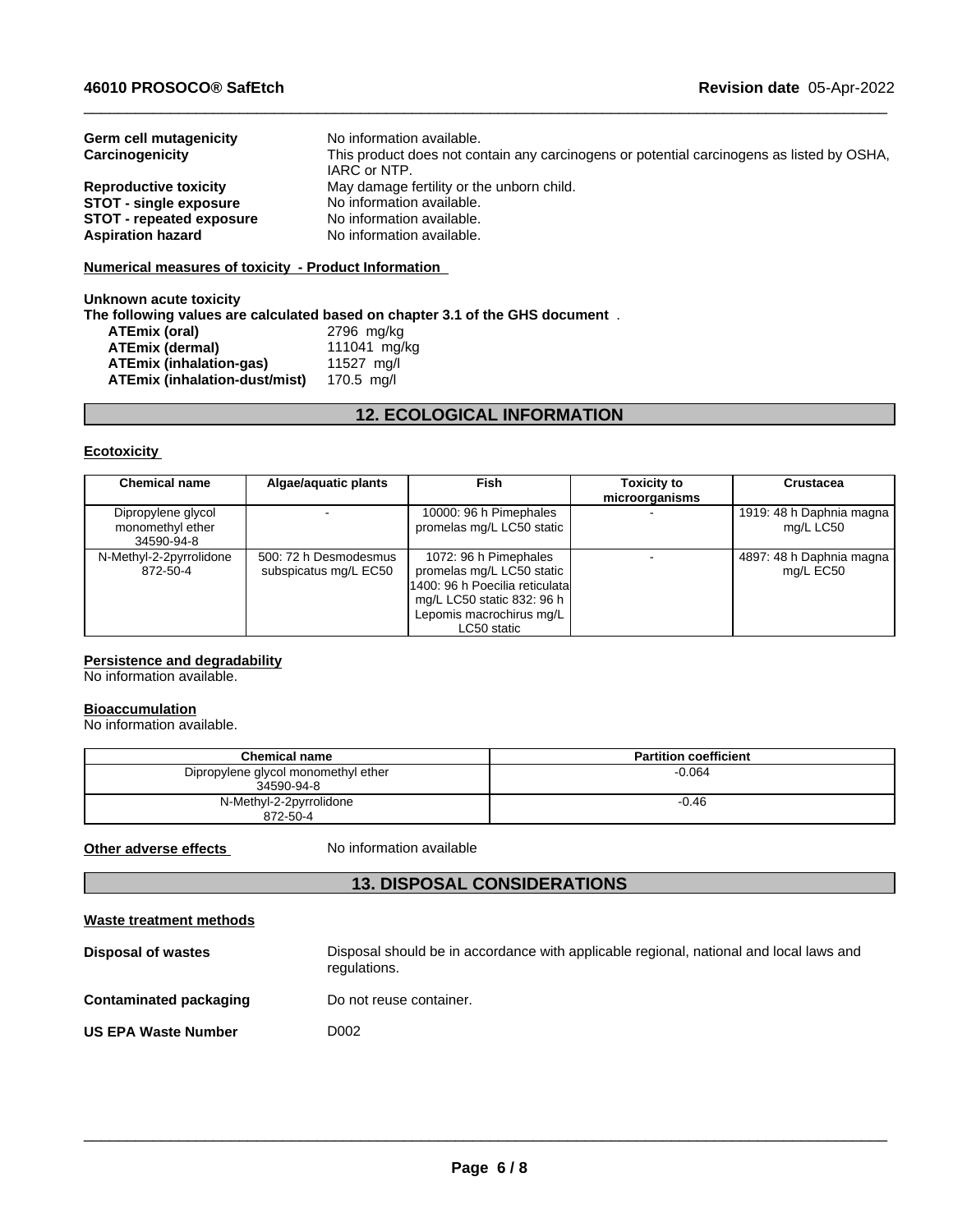# **14. TRANSPORT INFORMATION**

 $\_$  ,  $\_$  ,  $\_$  ,  $\_$  ,  $\_$  ,  $\_$  ,  $\_$  ,  $\_$  ,  $\_$  ,  $\_$  ,  $\_$  ,  $\_$  ,  $\_$  ,  $\_$  ,  $\_$  ,  $\_$  ,  $\_$  ,  $\_$  ,  $\_$  ,  $\_$  ,  $\_$  ,  $\_$  ,  $\_$  ,  $\_$  ,  $\_$  ,  $\_$  ,  $\_$  ,  $\_$  ,  $\_$  ,  $\_$  ,  $\_$  ,  $\_$  ,  $\_$  ,  $\_$  ,  $\_$  ,  $\_$  ,  $\_$  ,

**DOT** Regulated **UN number** UN3265 **UN proper shipping name** Corrosive liquid, acidic, organic, n.o.s. (Contains Urea Salts) **Transport hazard class(es)** 8 **Packing group** 

**IATA IATA Forbidden Vented closure** 

# **15. REGULATORY INFORMATION**

# **International Inventories TSCA** Complies<br> **DSL/NDSL** Complies **DSL/NDSL**

 **Legend:** 

 *TSCA - United States Toxic Substances Control Act Section 8(b) Inventory DSL/NDSL - Canadian Domestic Substances List/Non-Domestic Substances List*

# **US Federal Regulations**

## **SARA 313**

Section 313 of Title III of the Superfund Amendments and Reauthorization Act of 1986 (SARA). This product contains a chemical or chemicals which are subject to the reporting requirements of the Act and Title 40 of the Code of Federal Regulations, Part 372

| <b>Chemical name</b>                             | <b>CAS No.</b> | Weight-% | SARA 313 - Threshold<br>Values % |
|--------------------------------------------------|----------------|----------|----------------------------------|
| Dipropylene glycol monomethyl ether - 34590-94-8 | 34590-94-8     | $3 - 7$  | 1.0                              |
| N-Methyl-2-2pyrrolidone - 872-50-4               | 872-50-4       | - 5      | 1.0                              |
| <b>SARA 311/312 Hazard Categories</b>            |                |          |                                  |
| Acute health hazard                              | Yes            |          |                                  |
| <b>Chronic Health Hazard</b>                     | Yes            |          |                                  |
| Fire hazard                                      | <b>No</b>      |          |                                  |
| Sudden release of pressure hazard                | No             |          |                                  |
| <b>Reactive Hazard</b>                           | No             |          |                                  |

#### **CWA (Clean WaterAct)**

This product does not contain any substances regulated as pollutants pursuant to the Clean Water Act (40 CFR 122.21 and 40 CFR 122.42)

#### **CERCLA**

This material, as supplied, does not contain any substances regulated as hazardous substances under the Comprehensive Environmental Response Compensation and Liability Act (CERCLA) (40 CFR 302) or the Superfund Amendments and Reauthorization Act (SARA) (40 CFR 355). There may be specific reporting requirements at the local, regional, or state level pertaining to releases of this material

# **US State Regulations**

#### **California Proposition 65**

This product contains the following Proposition 65 chemicals

| Chemical name                        | <b>California Proposition 65</b> |
|--------------------------------------|----------------------------------|
| N-Methyl-2-2pyrrolidone - 872-50-4   | Developmental                    |
| U.S. State Right-to-Know Regulations |                                  |